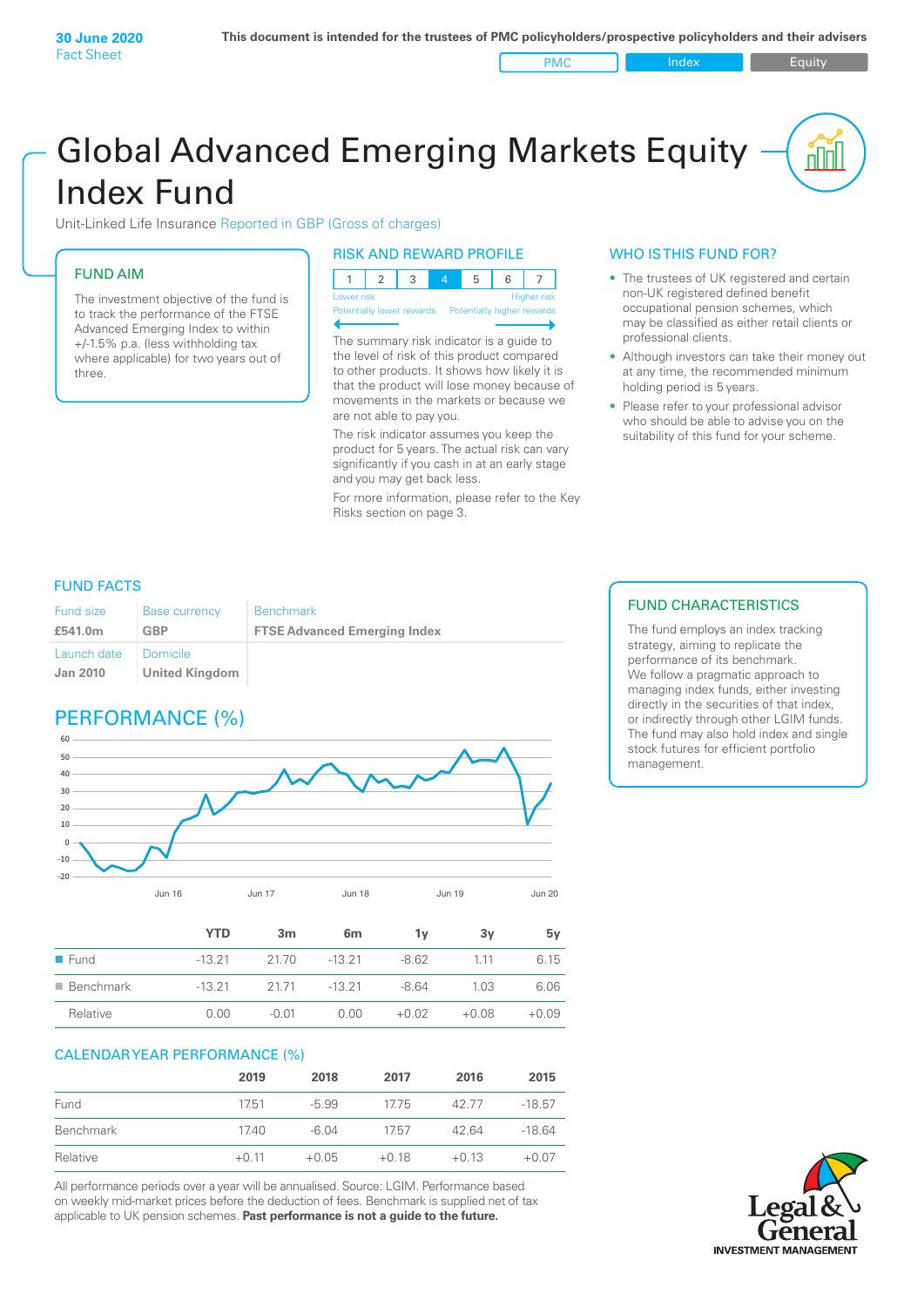# Global Advanced Emerging Markets Equity Index Fund

Unit-Linked Life Insurance Reported in GBP (Gross of charges)

# PORTFOLIO BREAKDOWN

All data source LGIM unless otherwise stated. Totals may not sum due to rounding. In order to minimise transaction costs, the Fund will not always own all the assets that constitute the index and on occasion it will own assets that are not in the index.



### SECTOR (%)

| $\blacksquare$ Technology         | 26.6 |
|-----------------------------------|------|
| $\blacksquare$ Financials         | 22.3 |
| $\blacksquare$ Industrials        | 9.7  |
| ■ Basic Materials                 | 9.7  |
| ■ Consumer Services               | 8.1  |
| Consumer Goods                    | 7.5  |
| $\blacksquare$ Telecommunications | 5.3  |
| $\Box$ Oil & Gas                  | 4.7  |
| $\blacksquare$ Utilities          | 3.5  |
| $\Box$ Other                      | 26   |
|                                   |      |

| <b>MARKET CAPITALISATION (%</b> |  |
|---------------------------------|--|

| $\blacksquare$ Large | 82.7 |
|----------------------|------|
| $\blacksquare$ Mid   | 17.3 |

■ Top 10 holdings 31.0% Rest of portfolio 69.0% No. of holdings in fund 448 No. of holdings in index 425

# $\overline{P}$  TOP 10 HOLDINGS (%)

| Taiwan Semiconductor Manufacturing | 15.1 |
|------------------------------------|------|
| Naspers Ltd                        | 4.5  |
| Hon Hai Precision Industry         | 21   |
| Vale SA                            | 2.0  |
| Mediatek Inc                       | 17   |
| Itau Unibanco Holding S-Pref       | 13   |
| B3 Sa-Brasil Bolsa Balcao          | 12   |
| America Movil                      | 11   |
| Petrobras- Petroleo Bras-Pr        | 11   |
| PTT Pcl/Foreign                    | (၂၂) |
|                                    |      |

#### COUNTRY (%)

|   | Taiwan         | 42.1 |  |
|---|----------------|------|--|
|   | Brazil         | 18.9 |  |
|   | South Africa   | 13.3 |  |
| Ξ | Thailand       | 8.4  |  |
| Œ | Malaysia       | 7.2  |  |
|   | Mexico         | 6.4  |  |
|   | Turkey         | 1.8  |  |
|   | Hungary        | 0.8  |  |
| ê | Greece         | 0.7  |  |
|   | Czech Republic | 0.4  |  |
|   |                |      |  |



comprises 25 fund managers, supported by two analysts. Management oversight is provided by the Global Head of Index Funds. The team has average industry experience of 15 years, of which seven years has been at LGIM, and is focused on achieving the equally important objectives of close tracking and maximising returns.